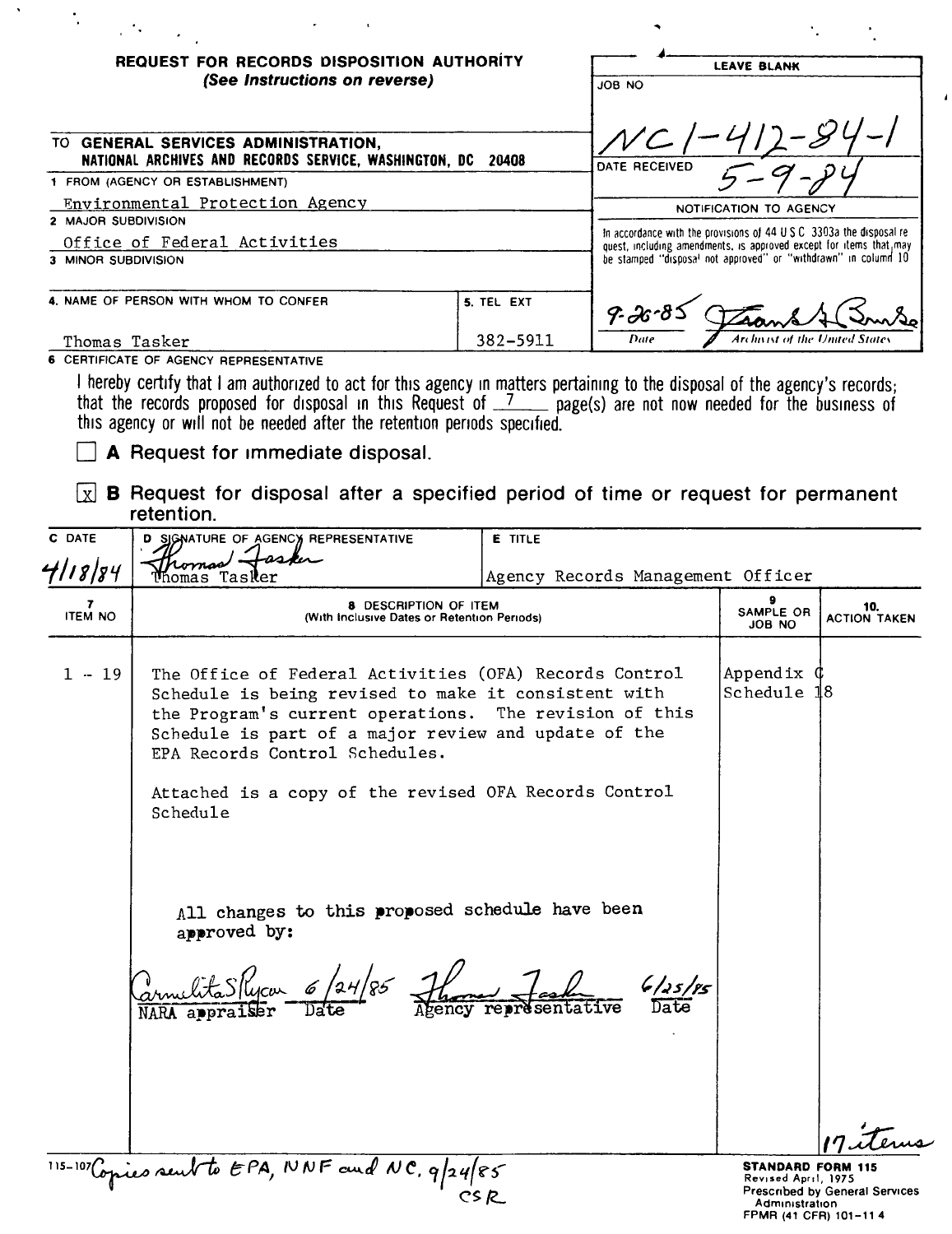| SCHED NO<br>U.S. ENVIRONMENTAL PROTECTION AGENCY-RECORDS CONTROL SCHEDULES |                                                                                                                                                                                                                                                                                                                                                                                                                                                                                     |                                                                                                                                                                                                                                        |  |
|----------------------------------------------------------------------------|-------------------------------------------------------------------------------------------------------------------------------------------------------------------------------------------------------------------------------------------------------------------------------------------------------------------------------------------------------------------------------------------------------------------------------------------------------------------------------------|----------------------------------------------------------------------------------------------------------------------------------------------------------------------------------------------------------------------------------------|--|
|                                                                            | TITLE OF SCHEDULE                                                                                                                                                                                                                                                                                                                                                                                                                                                                   | COVERAGE OF SCHEDULE                                                                                                                                                                                                                   |  |
|                                                                            | FEDERAL ACTIVITIES RECORDS                                                                                                                                                                                                                                                                                                                                                                                                                                                          | APPLICABLE HEADQUARTERS OFFICE                                                                                                                                                                                                         |  |
| <b>NOW</b>                                                                 | NAME AND DESCRIPTION OF RECORD/FILE                                                                                                                                                                                                                                                                                                                                                                                                                                                 | RETENTION PERIOD AND DISPOSITION                                                                                                                                                                                                       |  |
| $\mathbf{1}$                                                               | Controlled and Major Correspondence of the Director, Office of Federal<br>Activities. Includes copies of controlled and major correspondence signed<br>by the Director. The correspondence significantly documents the program<br>activities and was processed under special handling control procedures<br>because of the importance of the letters or time requirements of replies.<br>Records consist of copies of incoming letters, copies of the responses,<br>and enclosures. | Retention: Permanent<br>Disposition: Break file at end of year. Keep in office current<br>year plus 1 additional year, then transfer to the FRC. Keep in<br>FRC for 10 years, then offer to the National Archives in 5 year<br>blocks. |  |
| 2.                                                                         | General Correspondence of the Director, Office of Federal Activities.<br>Includes copies of non-controlled (routine) correspondence. Records<br>consist of incoming letters and enclosures.                                                                                                                                                                                                                                                                                         | Retention. Retain 5 years.<br>Disposition: Break file at end of year. Keep in office 1 year,<br>then transfer to the FRC. Destroy when 5 years old.                                                                                    |  |
| $\overline{3}$                                                             | Program Management Files. Includes records related to the administrative<br>management activities of the Federal Activities Program. Records consist<br>of speeches, staff meeting notes, training literature, program planning<br>documents, budget, work models, personnel management records, information<br>management systems, and other related records.                                                                                                                      | Retention: Retain 5 years.<br>Disposition: Break file at end of year. Keep in office 1 year,<br>then transfer to the FRC. Destroy when 5 years old.                                                                                    |  |
| 4                                                                          | 309 Review Comment Files. Includes copy of official Agency comments made<br>pursuant to Section 309 of the Clean Air Act regarding Environmental<br>Impact Statements, regulations, legislation, and other major Federal<br>actions.<br>a. 309 Review Comment File. Includes official Agency comments,<br>associate reviewer comments, copy of materials reviewed (excepting EIS's)<br>and other associated materials.                                                              | Retention: Permanent.<br>Disposition: Break file upon completion of review and final                                                                                                                                                   |  |
|                                                                            |                                                                                                                                                                                                                                                                                                                                                                                                                                                                                     | comment issuance. Keep in office 2 years, then transfer to the<br>FRC. Keep in FRC for 10 years, then offer to the National<br>Archives in 5 year blocks.                                                                              |  |
|                                                                            | b. Regional 309 Review Comment Files (Maintained at Headquarters).<br>Includes copy of official Agency comments.                                                                                                                                                                                                                                                                                                                                                                    | Retention: Retain 1 year.<br>Disposition: Break file upon completion of notice of public<br>availability. Keep in office 1 year, then destroy.                                                                                         |  |
|                                                                            | c. 309 Review Report. Includes computer-generated data summarizing<br>official 309 reviews, federal register notices, supporting materials,<br>and other related records.                                                                                                                                                                                                                                                                                                           | Retention: Retain 15 years.<br>Disposition: Break file at end of reporting cycle. Keep in<br>office for 15 years, then destroy.                                                                                                        |  |
|                                                                            |                                                                                                                                                                                                                                                                                                                                                                                                                                                                                     |                                                                                                                                                                                                                                        |  |

 $\bullet$ 

 $\Delta$ 

 $\langle \rangle$  $\mathcal{L}$ 

 $\bar{\star}$ 

 $\sim$ 

 $\bullet$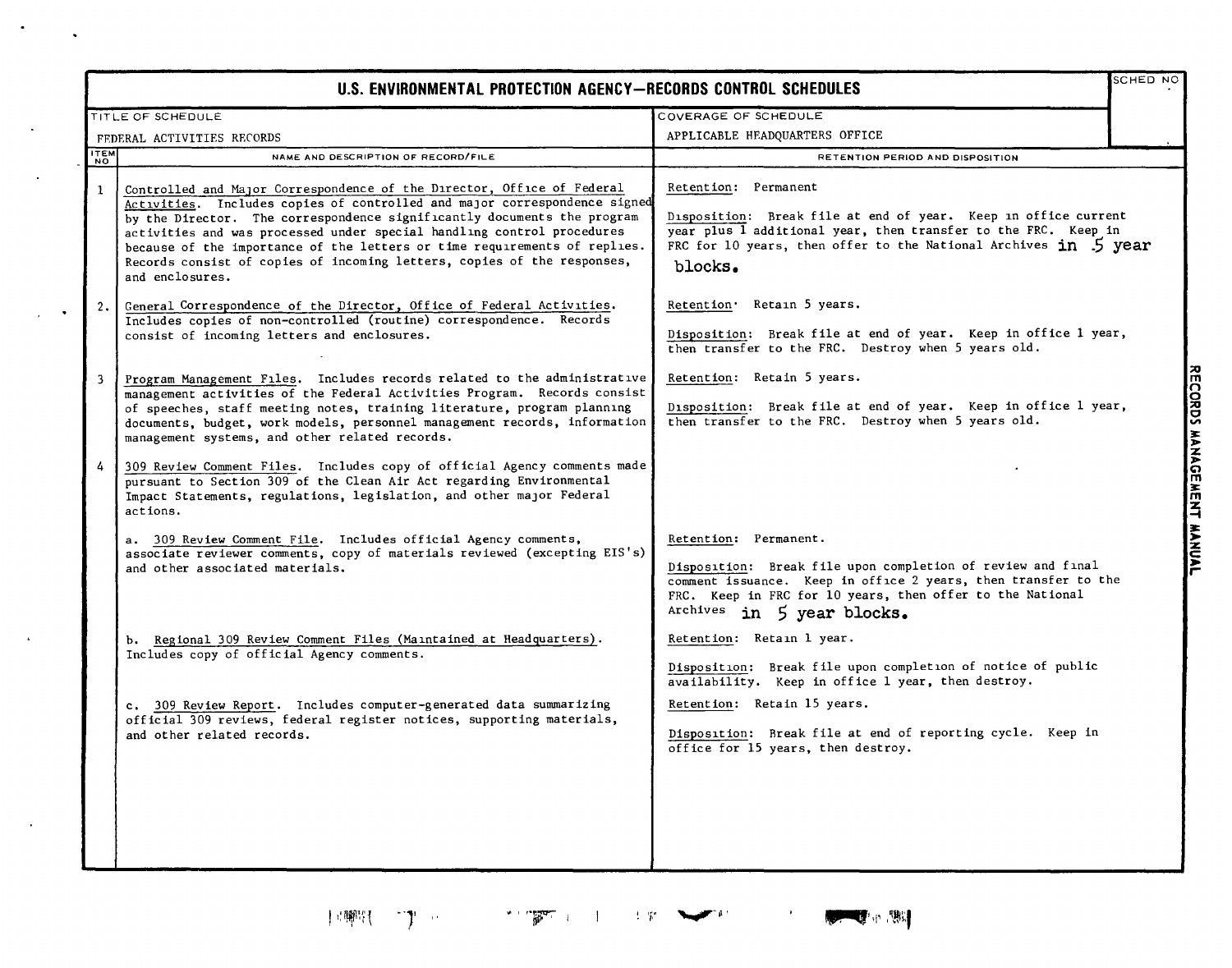| U.S. ENVIRONMENTAL PROTECTION AGENCY-RECORDS CONTROL SCHEDULES |  |
|----------------------------------------------------------------|--|
|----------------------------------------------------------------|--|

|                | TITLE OF SCHEDULE                                                                                                                                                                                                                                                                                                                                                                                                                                                                                                                                                                                                                                                                                                                                                  | COVERAGE OF SCHEDULE                                                                                                                                                                                          |                           |
|----------------|--------------------------------------------------------------------------------------------------------------------------------------------------------------------------------------------------------------------------------------------------------------------------------------------------------------------------------------------------------------------------------------------------------------------------------------------------------------------------------------------------------------------------------------------------------------------------------------------------------------------------------------------------------------------------------------------------------------------------------------------------------------------|---------------------------------------------------------------------------------------------------------------------------------------------------------------------------------------------------------------|---------------------------|
|                | FEDERAL ACTIVITIES RECORDS                                                                                                                                                                                                                                                                                                                                                                                                                                                                                                                                                                                                                                                                                                                                         | APPLICABLE HEADQUARTERS OFFICE                                                                                                                                                                                |                           |
| <b>ITEM</b>    | NAME AND DESCRIPTION OF RECORD/FILE                                                                                                                                                                                                                                                                                                                                                                                                                                                                                                                                                                                                                                                                                                                                | RETENTION PERIOD AND DISPOSITION                                                                                                                                                                              |                           |
| 5              | Environmental Impact Statement Files. Includes copies of Environmental<br>Impact Statements prepared pursuant to the National Environmental Policy<br>Act of 1969. Records consist of printed draft, final, and supplemental<br>documents.                                                                                                                                                                                                                                                                                                                                                                                                                                                                                                                         | Retention: Permanent<br>Disposition. Break file at end of review. Keep in office 2<br>years, then transfer to the FRC. Keep in FRC for 10 years,<br>then offer to the National Archives in 5 year blocks.     |                           |
| $6\phantom{1}$ | 404 Program Files. Includes records related to the management of the<br>Nation's navigable waters, wetlands, and soil erosion efforts to prevent<br>the pollution of the nation's waterways. Records consist of correspond-<br>ence with Federal and State officials, and private copanies regarding<br>various issues that pertain to the prevention of pollution of waterways,<br>memo of understanding, coordination of issues with Corps of Engineers,<br>policy and regulations that pertain to the management of the 404 Program.                                                                                                                                                                                                                            | Retention: Permanent<br>Disposition: Break file at end of 2 years. Keep in office 2<br>years, then transfer to the FRC. Keep in FRC for 20 years,<br>then offer to the National Archives in 5 year blocks.    |                           |
| $\overline{7}$ | 404 Dredging/Fill Permits. Includes records related to determinations<br>to authorize or deny projects that have been issued permits for the<br>discharge of dredged or fill material into navigable waters. See Clean<br>Water Act (Amendments of 1977), Section 404 (c). Records consist of<br>status reports, correspondence from the public regarding the proposed<br>project, public notices giving dredging companies permission to dredge<br>in certain areas, memo of understanding, $404$ (q) actions, documentation<br>supporting veto of permit (404 (c)), comments from the Corps of<br>Engineers, and other related documents.                                                                                                                        | Retention: Retain 12 years.<br>Disposition: Break file upon expiration or termination of<br>permit. Keep in office for 1 year, then transfer to the FRC.<br>Destroy when 12 years old.                        | RECORDS MANAGEMENT MANUAL |
| 8              | State 404 Program Files. Includes records related to programs that have<br>been delegated to the States by EPA. Records consist of delegation to<br>State, documents related to State program assumption, State program<br>development grant, grant application, reports, requests for adequacy<br>determinations. State official request for program assumption, and<br>supporting documentation, public comments, Federal agencies comments<br>and EPA's reply to comments, transcript of public hearing, official<br>response to State on approval or disapproval, copy of F.R. Notice of<br>decision, oversight of program subsequent to approval, State's draft<br>report on evaluation of State program, State's final report, and other<br>related records. | Retention Permanent.<br>Disposition: Break file at end of 2 years. Keep in office<br>3 years, then transfer to the FRC. Keep in FRC for 20 years,<br>then offer to the National Archives<br>in 5 year blocks. |                           |

RECORDS MANAGEMENT MANUAL

SCHED NO

 $\hat{\mathbf{r}}$ 

 $\mathbb{Z}^3$ 

 $\sim$ 

 $\epsilon$ 

 $\bullet$ 

 $\lambda$ 

"僵"。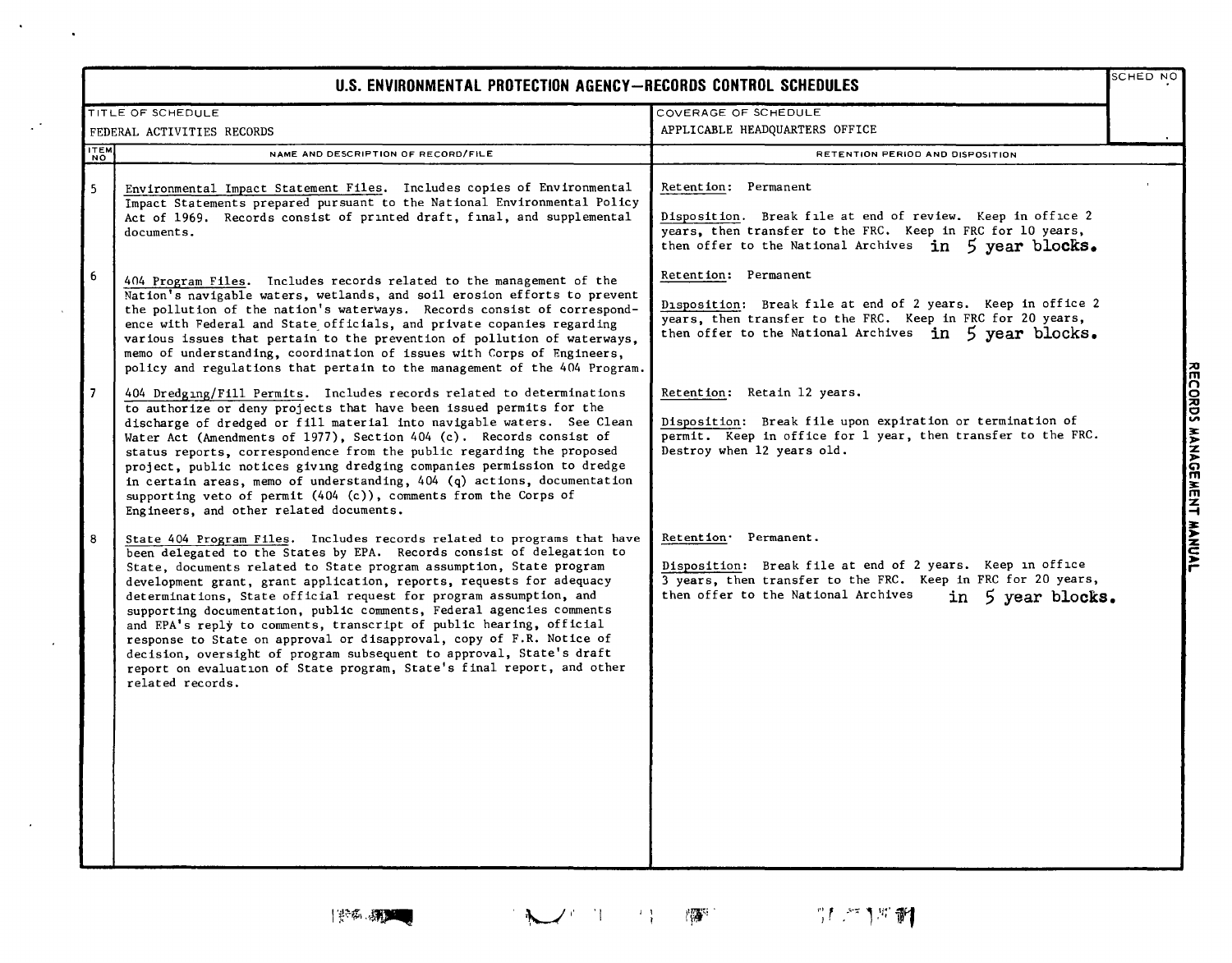|                    | U.S. ENVIRONMENTAL PROTECTION AGENCY-RECORDS CONTROL SCHEDULES                                                                                                                                                                                                                                                                                                                                                                                                                                                                                                                                                                                                              |                                                                                                                                                                                                                                                                                                                                                        | SCHED NO           |
|--------------------|-----------------------------------------------------------------------------------------------------------------------------------------------------------------------------------------------------------------------------------------------------------------------------------------------------------------------------------------------------------------------------------------------------------------------------------------------------------------------------------------------------------------------------------------------------------------------------------------------------------------------------------------------------------------------------|--------------------------------------------------------------------------------------------------------------------------------------------------------------------------------------------------------------------------------------------------------------------------------------------------------------------------------------------------------|--------------------|
|                    | TITLE OF SCHEDULE                                                                                                                                                                                                                                                                                                                                                                                                                                                                                                                                                                                                                                                           | COVERAGE OF SCHEDULE                                                                                                                                                                                                                                                                                                                                   |                    |
|                    | FEDERAL ACTIVITIES RECORDS                                                                                                                                                                                                                                                                                                                                                                                                                                                                                                                                                                                                                                                  | APPLICABLE HEADQUARTERS OFFICE                                                                                                                                                                                                                                                                                                                         |                    |
| <b>ITEM</b><br>NO. | NAME AND DESCRIPTION OF RECORD/FILE                                                                                                                                                                                                                                                                                                                                                                                                                                                                                                                                                                                                                                         | RETENTION PERIOD AND DISPOSITION                                                                                                                                                                                                                                                                                                                       |                    |
| 9<br>10            | Federal Facilities Compliance File. Includes records related to EPA<br>efforts to monitor Federal agency compliance with pollution abatement<br>laws and regulations. Records consist of correspondence with the<br>agencies, copies of the regulations, inspections, compliance reports,<br>Federal Facility Compliance Agreement, and other related records. Also,<br>includes efforts to resolve compliance problems at Federal facilities.<br>Federal Facilities Data System. Includes reports showing the status of<br>pollution abatement efforts by Federal agencies. Includes reports<br>submitted under OMB Circular A-106 (formerly A 78/81, arranged by Agency.) | Retention: Retain 12 years.<br>Disposition: Break file at end of each fiscal year. Keep in<br>office 3 years, then transfer to the FRC. Destroy when 12 years<br>old.<br>Retention: Retain 7 years.<br>Disposition: Break file when superseded by updated report.<br>Keep in office for 1 year, then transfer to the FRC. Destroy<br>when 7 years old. |                    |
| 11                 | Federal Facilities Referals File. Includes records related to the<br>referal and processing of requests from Federal agencies for consultation<br>and technical assistance on actions in Federal installations which might<br>effect the environment. Records consist of correspondence and worksheets office 1 year, then transfer to the FRC. Destroy when 5 years<br>reports showing actions proposed and taken, and other related records.                                                                                                                                                                                                                              | Retention: Retain 5 years.<br>Disposition: Break file at end of each fiscal year. Keep in<br>$01d$ .                                                                                                                                                                                                                                                   | RECORDS MANAGEMENT |
| 12J                | Federal Agency Liaison Files. Includes records used by Federal agency<br>Theison personnel in monitoring and coordinating EPA contacts and<br>activities with other Federal agencies.<br>a. Specific Federal Agency Actions. Includes agency files containing<br>general correspondence with the agencies, National Environmental Policy<br>Act compliance, Federal facilities compliance, and other related records.                                                                                                                                                                                                                                                       | Retention: See disposition below.<br>Disposition: Review files in office every 2 years. Keep<br>records of continuing reference or administrative value and<br>destroy other materials.                                                                                                                                                                | <b>HANNLAL</b>     |
|                    | b. Interagency Agreements File. Includes agreements with other Federal<br>agencies for environmental research or office services tasks.<br>(1) Policy IAG File. Includes agreements with other Federal<br>agencies for services including Agency policy matters.                                                                                                                                                                                                                                                                                                                                                                                                            | Retension: Permanent.<br>Disposition: Break file upon termination of agreements. Keep<br>in office 3 years, then scansfer to the FRC. Keep in the FRC<br>for 10 years, then offer to the National Archives.                                                                                                                                            |                    |
|                    | (2) Service IAG File. Includes agreements with other Federal<br>agencies for services involving Federal Activities programs.                                                                                                                                                                                                                                                                                                                                                                                                                                                                                                                                                | Retention: Retain 3 years.<br>Disposition: Break file upon termination of agreements. Keep<br>in office for 3 years, then destroy.                                                                                                                                                                                                                     |                    |

 $\mathcal{O}(\mathcal{A})$  and  $\mathcal{O}(\mathcal{A})$ 

;r. -1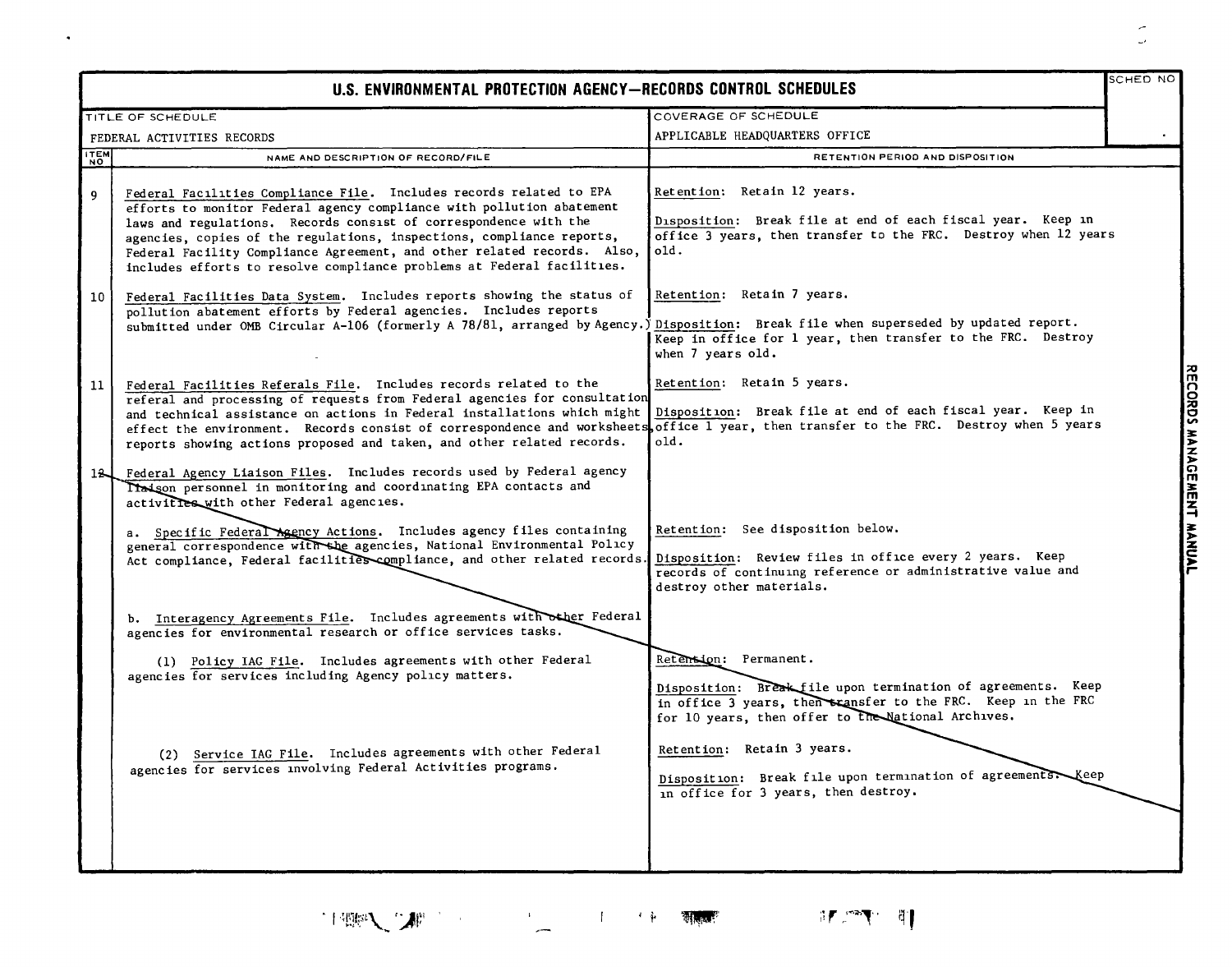| U.S. ENVIRONMENTAL PROTECTION AGENCY-RECORDS CONTROL SCHEDULES |                                                                                                                                                                                                                                                                                    |                                                                                                                                                                                                                                                  | SCHED NO |
|----------------------------------------------------------------|------------------------------------------------------------------------------------------------------------------------------------------------------------------------------------------------------------------------------------------------------------------------------------|--------------------------------------------------------------------------------------------------------------------------------------------------------------------------------------------------------------------------------------------------|----------|
|                                                                | TITLE OF SCHEDULE                                                                                                                                                                                                                                                                  | COVERAGE OF SCHEDULE                                                                                                                                                                                                                             |          |
|                                                                | FEDERAL ACTIVITIES RECORDS                                                                                                                                                                                                                                                         | APPLICABLE HEADQUARTERS OFFICE                                                                                                                                                                                                                   |          |
| <b>ITEM</b>                                                    | NAME AND DESCRIPTION OF RECORD/FILE                                                                                                                                                                                                                                                | RETENTION PERIOD AND DISPOSITION                                                                                                                                                                                                                 |          |
|                                                                | c. Special Projects File. Includes records related to special projects<br>conducted or coordinated by Federal agency liaison staff. Projects-<br>include interagency task force activities, multiagency activities and<br>reports, GAO reports, and other related project reports. | Retention: Retain 10 years.<br>Disposition: Break file upon termination of projects. Keep in<br>office for 2 years, then transfer to the FRC. Destroy when 10<br>years old.                                                                      |          |
| 13                                                             | Environmental Impact Statement/Negative Declarations Regulations and<br>Policy Guidance File. Includes records related to the development of<br>regulations and policy guidance instructions for the preparation and<br>review of environmental impact statements.                 |                                                                                                                                                                                                                                                  |          |
|                                                                | a. Regulations File. Includes interim and final regulations and history<br>on non-regulatory EIS, notice concerning voluntary EIS's on regulatory<br>actions, and proposed and final regulations and history on new source<br>NPDES permits.                                       | Retention: Permanent.<br>Disposition: Break file upon final publication in the Federal<br>Register. Keep in office 5 years, then transfer to the FRC.<br>Keep in the FRC for 20 years, then offer to the National<br>Archives in 25 year blocks. |          |
|                                                                | b. Policy Guidance File. Includes EIS policy guidance on all EIS areas,<br>such as historic-preservation, wetlands policy, endangered species policy<br>EIS policy related to new environmental legislation, and new source<br>NPDES permits.                                      | Retention: Permanent.<br>Disposition: Break file every 2 years. Keep in office 2 years,<br>then transfer to the FRC. Keep in the FRC for 5 years, then<br>offer to the National Archives.                                                        |          |
|                                                                | 14 Environmental Legislation File. Includes copies of the laws and other<br>related records.                                                                                                                                                                                       |                                                                                                                                                                                                                                                  |          |
|                                                                | a. Legislation Affecting National Environmental Policy Act Compliance.<br>Includes reviews of proposed legislation affecting NEPA, statutes<br>assigning responsibilities to EPA, and environmental requirements other<br>than NEPA.                                               | Retention: Retain 2 years.<br>Disposition. Keep in office for 2 years, then destroy.                                                                                                                                                             |          |
|                                                                | b. General Agency Policy. Includes agency policies relating to NEPA,<br>Executive Orders, and other related records.                                                                                                                                                               | Retention: Retein 10 years.<br>Disposition: Break file upon preparation of final statement.<br>Keep in office 5 years, then transfer to the FRC. Destroy<br>when 10 years old.                                                                   |          |
|                                                                |                                                                                                                                                                                                                                                                                    |                                                                                                                                                                                                                                                  |          |

 $\sim 10^{-10}$ 

 $\mathcal{L}$ 

- 喇  $\mathbf{r}_{\mathrm{max}}$ 

 $\sim$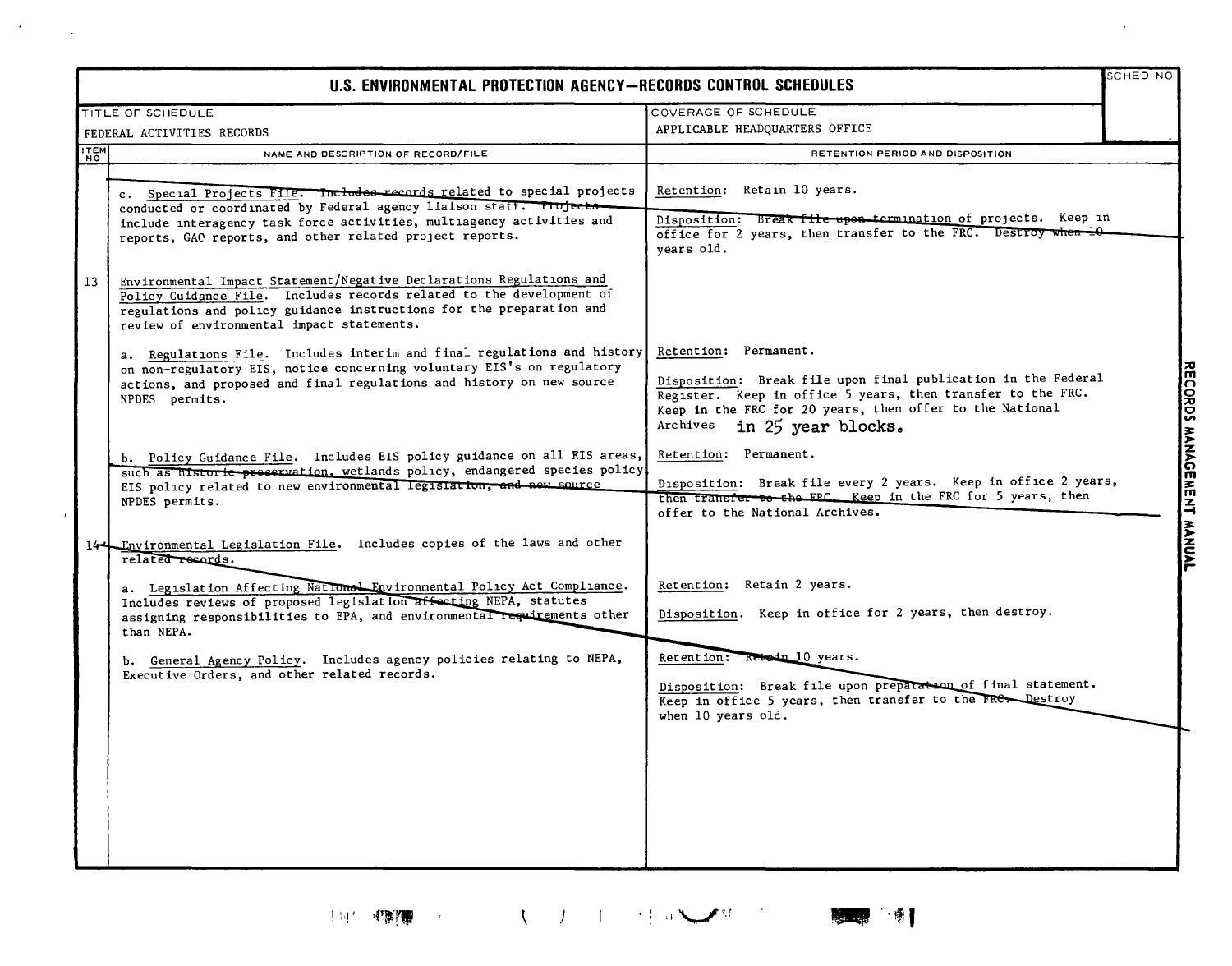|                                                                                                                                                                                                                                                                                                                                                                                                                            |                                                                                                                                                                                                                                                                        | SCHED NC                                                       |
|----------------------------------------------------------------------------------------------------------------------------------------------------------------------------------------------------------------------------------------------------------------------------------------------------------------------------------------------------------------------------------------------------------------------------|------------------------------------------------------------------------------------------------------------------------------------------------------------------------------------------------------------------------------------------------------------------------|----------------------------------------------------------------|
|                                                                                                                                                                                                                                                                                                                                                                                                                            | COVERAGE OF SCHEDULE                                                                                                                                                                                                                                                   |                                                                |
|                                                                                                                                                                                                                                                                                                                                                                                                                            | APPLICABLE HEADQUARTERS OFFICE                                                                                                                                                                                                                                         |                                                                |
| NAME AND DESCRIPTION OF RECORD/FILE                                                                                                                                                                                                                                                                                                                                                                                        | RETENTION PERIOD AND DISPOSITION                                                                                                                                                                                                                                       |                                                                |
| <b>Executive Orders and OMB Circulars Review and Comments File.</b> Includes<br>EPA evaluations and comments on Executive Orders and comments originated<br>or coordinated by other Federal agencies. Records consist of copies of<br>the Orders and Circulars, internal memos and evaluation documents, and<br>copies of Agency responses.                                                                                | Retention: Retain 5 years.<br>Disposition: Keep in office for 5 years, then destroy.                                                                                                                                                                                   |                                                                |
| Special Environmental Studies File. Includes records related to special<br>environmental studies conducted or coordinated by the Federal Activities<br>staff. Sample topics include endangered species, coastal zone manage-<br>ment, flood plain management, and other environmental topics.                                                                                                                              |                                                                                                                                                                                                                                                                        |                                                                |
| a. Final Reports.                                                                                                                                                                                                                                                                                                                                                                                                          | Retention: Permanent<br>Disposition: Break file upon termination of study. Keep in<br>office 5 years, then transfer to the FRC. Keep in the FRC for<br>10 years, then offer to the National Archives.                                                                  |                                                                |
| b. Study Workpapers. Includes work plans, technical reference<br>documents, correspondence, memos, interim reports, and other records<br>related to the management of the study project.                                                                                                                                                                                                                                   | Retention: Retain 5 years.<br>Disposition: Break file upon termination of study. Keep in<br>office for 5 years, then destroy.                                                                                                                                          |                                                                |
| Warking Groups/Steering Committee Files. Includes Federal Activities<br>staff review and input to proposed EPA environmental rules and regula-<br>tions.                                                                                                                                                                                                                                                                   |                                                                                                                                                                                                                                                                        |                                                                |
| a. Regulations Related to or Affecting Federal Activities Programs.<br>Includes copy of regulations, internate comments, and other related<br>records.                                                                                                                                                                                                                                                                     | Retention: Retain 5 years.<br>Disposition: Break file upon termination of committees or work<br>groups. Keep in office 2 years, then transfer to the FRC.<br>Destroy when 5 years old.                                                                                 |                                                                |
| b. Regulations Not Related to or Affecting Federal Activities Programs.<br>Includes copy of regulations, internal comments, and other related<br>records.<br>c. Standing and Special Working Groups File. Includes records<br>related to standing regulation development committees and work groups.<br>Records consist of meeting notes, organizing charter, reports, and<br>correspondence pertaining to policy matters. | Resention: Retain 2 years.<br>Disposition: Keep in office for 2 years, then destroy.<br>Retention: Retain 5 years.<br>Disposition: Review files in office annually. Keep inactive<br>records in office 2 years, then transfer to the FRC.<br>Destroy when 5 years old. |                                                                |
| <b>ITEM</b>                                                                                                                                                                                                                                                                                                                                                                                                                | TITLE OF SCHEDULE<br>FEDERAL ACTIVITIES RECORDS<br>$17 \text{ H}$                                                                                                                                                                                                      | U.S. ENVIRONMENTAL PROTECTION AGENCY-RECORDS CONTROL SCHEDULES |

 $\mathcal{O}(\mathcal{O}_\mathcal{A})$  .

 $\sim 100$ 

**... I' -;"** !.". ) **!**

 $\bigcap_i$